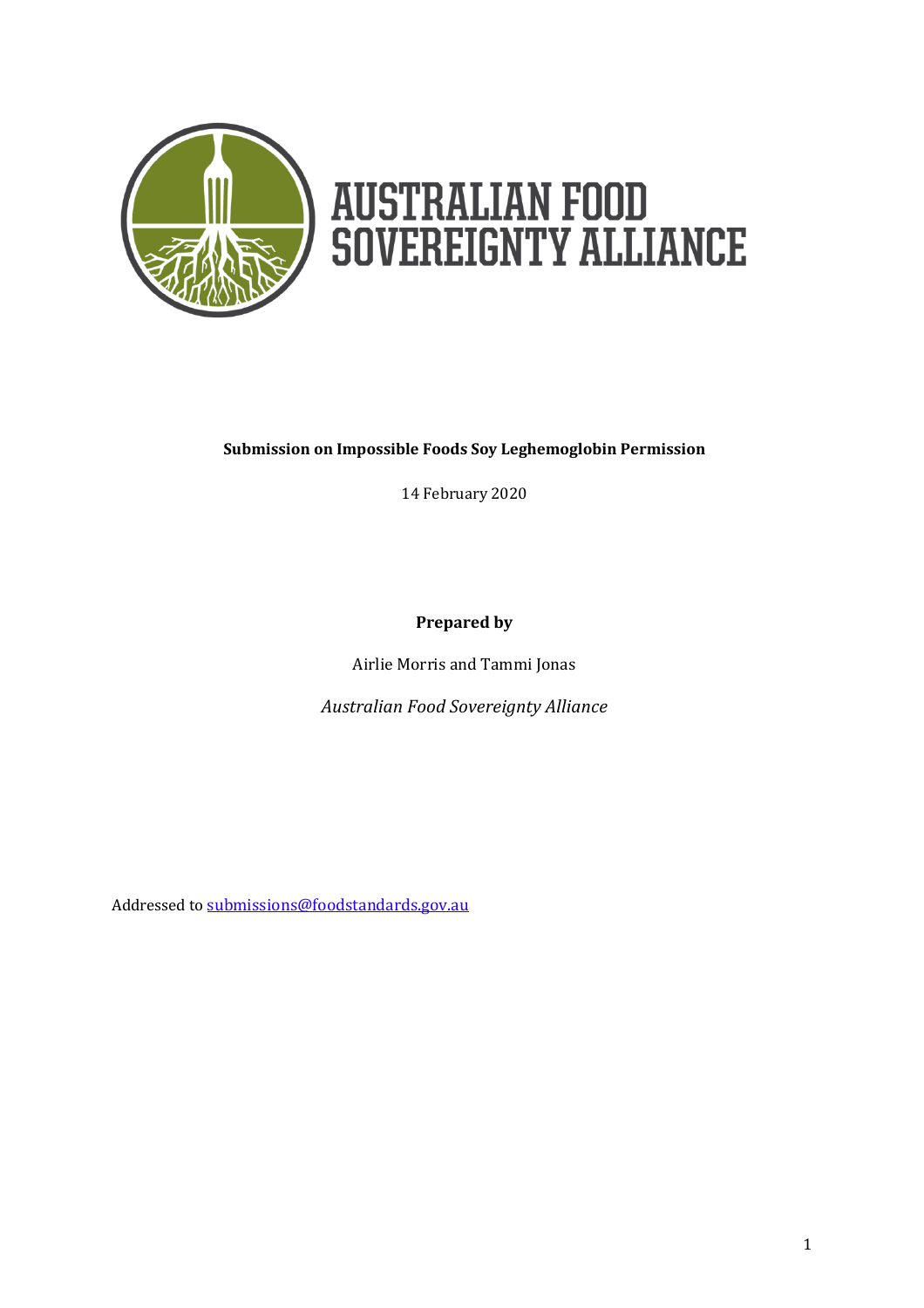| ABOUT THE AUSTRALIAN FOOD SOVEREIGNTY ALLIANCE (AFSA)                                    | 3 |
|------------------------------------------------------------------------------------------|---|
| <b>CONTEXT</b>                                                                           | 4 |
| <b>RECOMMENDATIONS</b>                                                                   | 4 |
| <b>ISSUES</b>                                                                            |   |
| THE RISK ASSESSMENT CONDUCTED BY FSANZ FAILS TO TAKE INTO ACCOUNT REPORTED HEALTH ISSUES | 4 |
| <b>GENETICALLY MODIFIED INGREDIENTS</b>                                                  | 5 |
| TRUTH IN FOOD LABELLING - MISLEADING AND DECEPTIVE "MEAT" CLAIMS                         | 5 |
| <b>ABOUT FOOD SOVEREIGNTY</b>                                                            |   |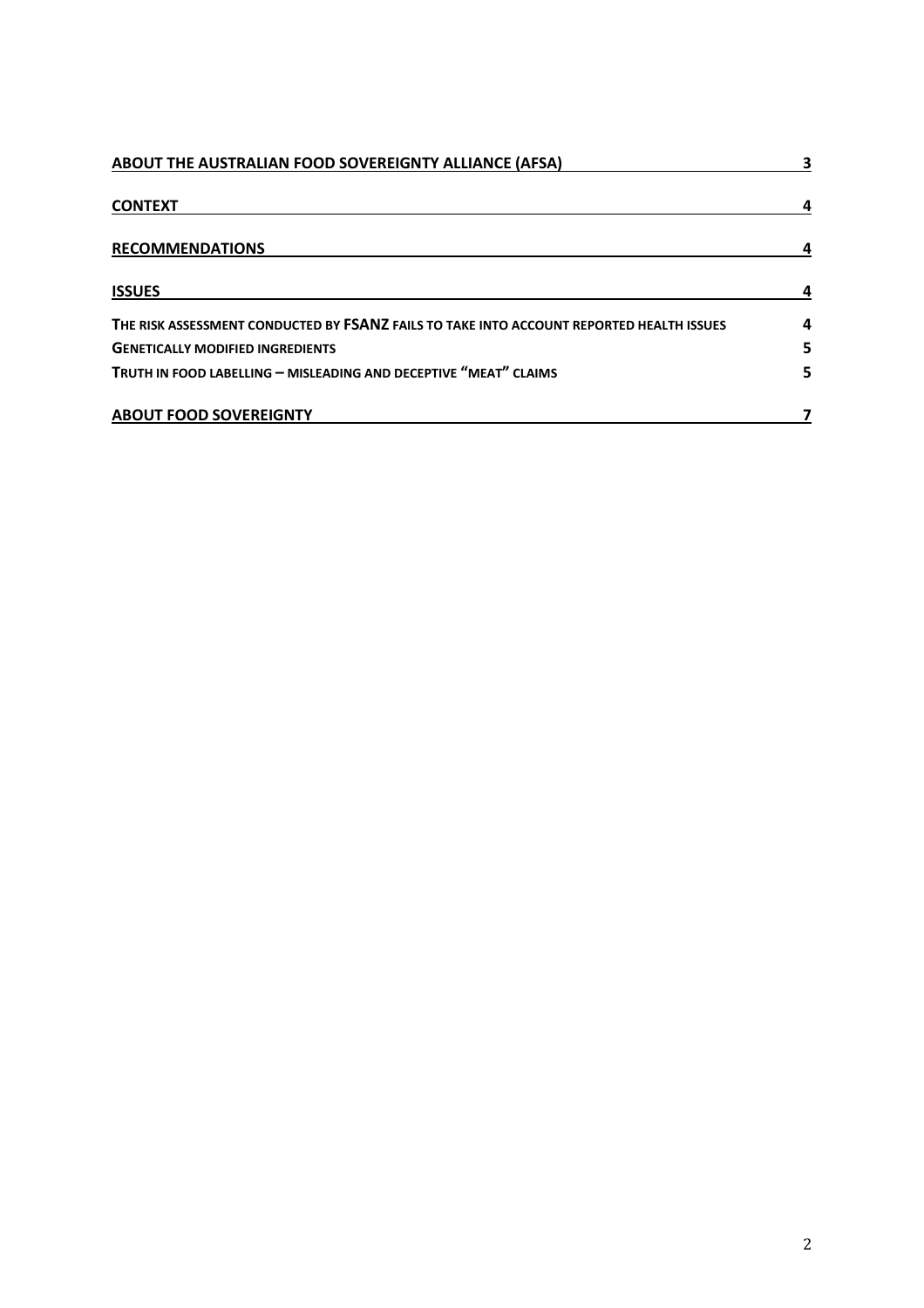# About the Australian Food Sovereignty Alliance (AFSA)

The Australian Food Sovereignty Alliance (AFSA) is a farmer-led civil society organisation made up of organisations and individuals working together towards a food system in which people can create, manage, and choose their food and agriculture systems. AFSA is an independent organisation not aligned with any political party. We have around 700 farmer, individual, and organisational members.

AFSA provides a balanced voice to represent farmers. We connect small- and medium-scale Australian farmers for farmer-to-farmer knowledge sharing, work with all levels of government for scaleappropriate and consistent regulations and standards for agriculture, and advocate for fair pricing for those selling to the domestic market.

We are part of a robust global network of civil society organisations involved in food sovereignty and food security policy development and advocacy. We are members of the International Planning Committee for Food Sovereignty (IPC), La Via Campesina – the global movement of peasant farmers, and Urgenci: the International Network for Community-Supported Agriculture, and work regularly with Slow Food International and many of its Australian chapters. We also support the Australasian representative on the Civil Society Mechanism (CSM), which relates to the UN Committee on World Food Security (CFS).

Our vision is to enable regenerative and agroecological farming businesses to thrive. Australians care now more than ever about the way their food is produced, including its social and environmental impacts. Food produced on small- and medium-scale regenerative farms is increasingly in demand, and government is bound to heed changing community expectations and facilitate and encourage the growth and viability of regenerative agriculture, thereby protecting the environment and human and animal health.

As a key stakeholder and representative body of small- and medium-scale producers Australia-wide, AFSA is appreciative of the opportunity to submit on Impossible Food's permission application for soy leghemoglobin.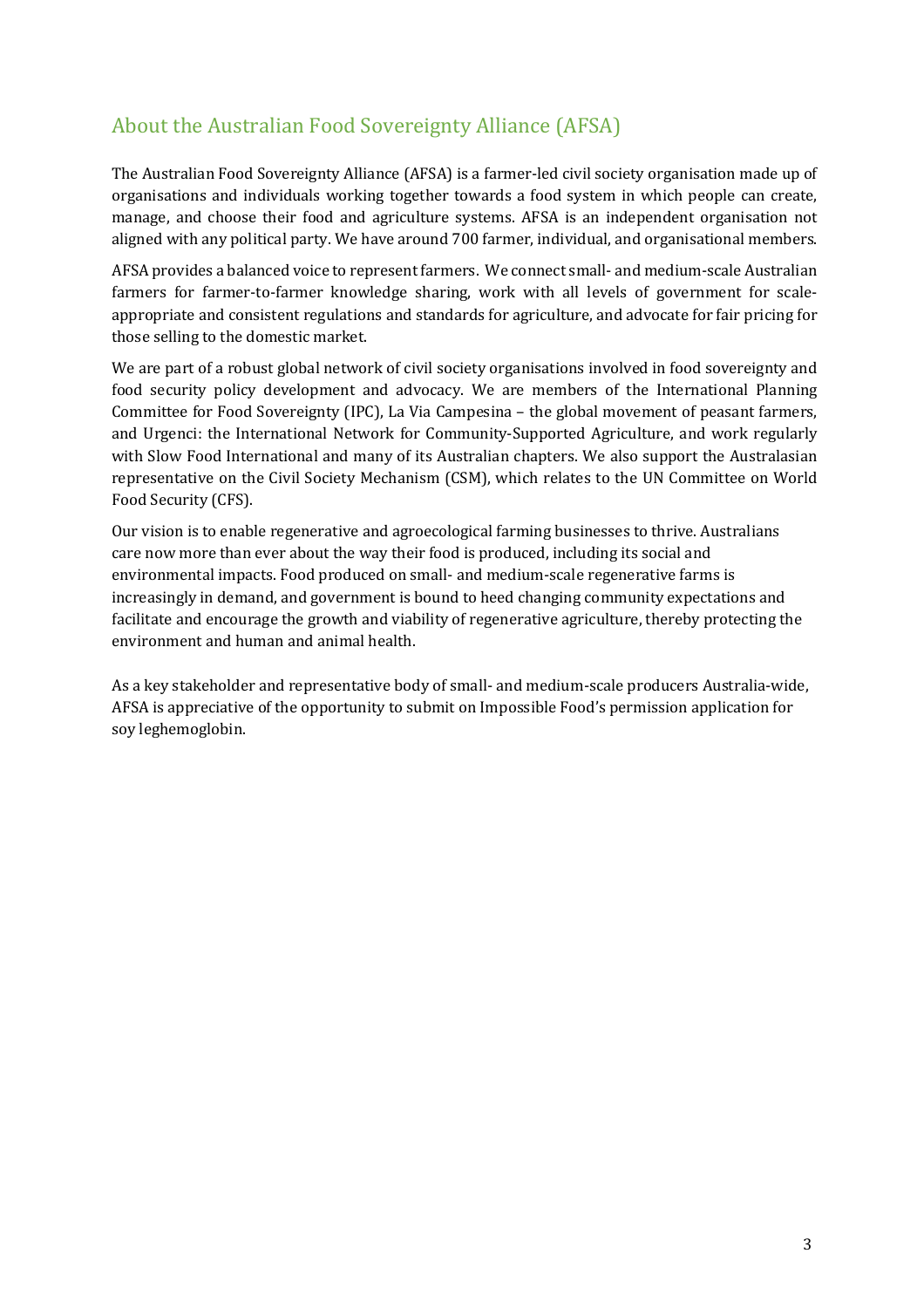# Context

On 20 December 2019 Food Standards Australia New Zealand (**FSANZ**) called for comment on an application by Impossible Foods Inc to permit soy leghemoglobin in meat analogue products using a genetically modified strain of yeast.

This was the first call for submissions. AFSA notes a second round of public consultation will be undertaken in 2020 and looks forward to active participation in the consultation process going forward.

## Recommendations

| <b>Recommendation 1</b> | FSANZ should investigate more thoroughly the risks associated with this<br>food substitute as there are emerging public health and safety concerns.                                                                                                             |
|-------------------------|-----------------------------------------------------------------------------------------------------------------------------------------------------------------------------------------------------------------------------------------------------------------|
| <b>Recommendation 2</b> | Any permission granted to Impossible Foods should be qualified with<br>strict labelling requirements imposed so that a purchaser is clearly<br>informed that the food substitute contains genetically modified<br>ingredients.                                  |
| <b>Recommendation 3</b> | Any permission granted to Impossible Foods should be qualified with<br>strict labelling requirements imposed so that a purchaser is clearly aware<br>that the product is not actually meat, ie edible tissues from an animal<br>consumed as food <sup>1</sup> . |

## Issues

l

## The risk assessment conducted by FSANZ fails to take into account reported health issues

While the FSANZ Risk and Technical Assessment Report concludes there are no health and safety risks associated with the soy leghemoglobin it is not clear where or by whom the testing referenced within the report was conducted. In fact, the report refers to Impossible Foods own data and report submission. We question therefore the independence of the testing upon which the assessment has been made.

We also note in this respect that the applicants own testing revealed that rats that were fed the soy leghemoglobin experienced unexplained weight gain and showed signs of toxicity, but that these adverse findings were dismissed as "non adverse" or as having "no toxicological relevance"<sup>2</sup>, a

<sup>&</sup>lt;sup>1</sup> "What is meat? A perspective from the American Meat Science Association" <https://academic.oup.com/af/article/7/4/8/4775089>

<sup>2</sup> "Rat Feeding Study Suggests the Impossible Burger May Not Be Safe to Eat" [https://www.gmoscience.org/rat-feeding-studies-suggest-the-impossible-burger-may-not-be-safe](https://www.gmoscience.org/rat-feeding-studies-suggest-the-impossible-burger-may-not-be-safe-to-eat/)[to-eat/](https://www.gmoscience.org/rat-feeding-studies-suggest-the-impossible-burger-may-not-be-safe-to-eat/)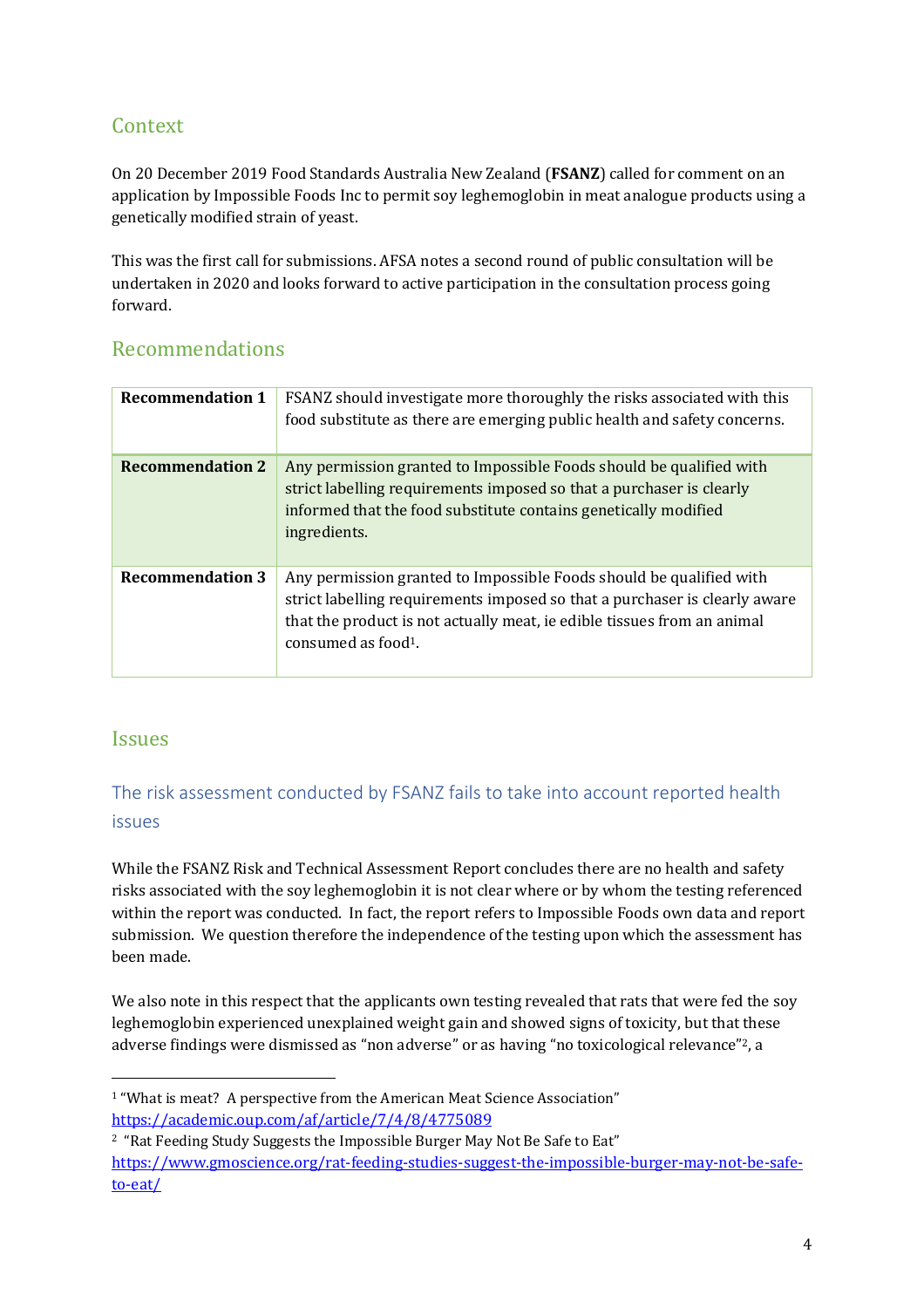finding that seems to have been similarly adopted without question by FSANZ.

Currently the meat substitute products made by Impossible Foods are only available in the United States, Macau, Hong Kong and Singapore. The limited adoption at this stage means that there has not been enough of a pool of eaters from which to draw evidence of the health effects of the soy leghemoglobin. Anecdotal evidence from consumers in the United States suggests that people are having reactions to the product such as nausea, stomach pain, palpitations and anxiety.<sup>3</sup>

It goes without saying that the nutritional qualities of the product are questionable, as evidenced by many, many reference articles, a small sample of which is below:

[https://www.health.harvard.edu/blog/impossible-and-beyond-how-healthy-are-these](https://www.health.harvard.edu/blog/impossible-and-beyond-how-healthy-are-these-meatless-burgers-2019081517448)[meatless-burgers-2019081517448](https://www.health.harvard.edu/blog/impossible-and-beyond-how-healthy-are-these-meatless-burgers-2019081517448)

<https://www.healthline.com/nutrition/impossible-burger>

[https://www.vox.com/future-perfect/2019/10/7/20880318/meatless-meat-mainstream](https://www.vox.com/future-perfect/2019/10/7/20880318/meatless-meat-mainstream-backlash-impossible-burger)[backlash-impossible-burger](https://www.vox.com/future-perfect/2019/10/7/20880318/meatless-meat-mainstream-backlash-impossible-burger)

AFSA submits that FSANZ should investigate more thoroughly the risks associated with this food substitute as there are clear emerging health and safety concerns. Being one of the world's "early adopters" for Impossible Foods substitute meat products is surely not a safe or rational path for Australian consumers.

#### Genetically modified ingredients

 $\overline{a}$ 

The key ingredient in the applicant's product is known as "heme" or soy leghemoglobin. This heme is genetically engineered by adding soy protein to genetically engineered yeast.

Genetically modified food has been around for decades now. Toxicity arising from the consumption of genetically modified food is now a well-known and much debated malady<sup>4</sup>. Given the health risks associated with genetically modified foods, we would argue that the applicant's products need to be clearly labelled as genetically modified, even in the fast food context.

AFSA therefore would ask that any permission granted to Impossible Foods should be qualified with strict labelling requirements imposed so that a purchaser is clearly informed that the food substitute contains genetically modified ingredients.

#### Truth in food labelling – misleading and deceptive "meat" claims

While we note that Impossible Foods packaging to date labels their product as, for instance, "**Burger** Made from Plants" the reality is that most consumers buying meat look past the labelling to the actual product behind the plastic wrapping. And therein lies the problem – the product truly does look like minced meat:

<sup>3</sup> [https://www.reddit.com/r/vegan/comments/8l4357/impossible\\_burger\\_making\\_me\\_sick/](https://www.reddit.com/r/vegan/comments/8l4357/impossible_burger_making_me_sick/)

<sup>4</sup> "Will GMOs Hurt my Body? The Public's Concerns and How Scientists have Addressed Them" <http://sitn.hms.harvard.edu/flash/2015/will-gmos-hurt-my-body/>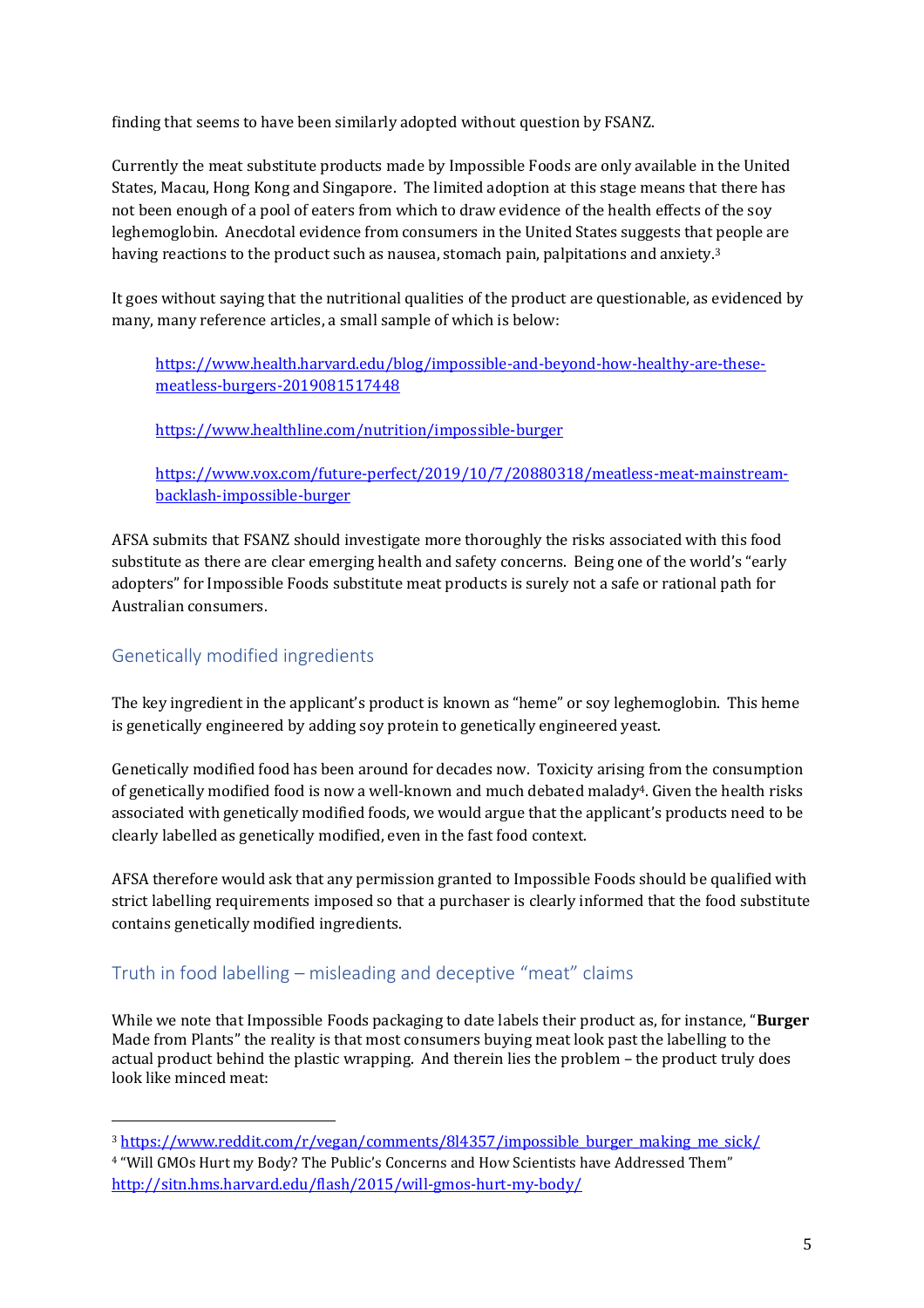

The location that such produce is placed in stores is also significant as the context adds to the deception – if they appear in the meat section then people are often misled into believing they are actually meat, which occurred recently in relation to a competitor product5.

AFSA believes that consumers deserve the opportunity and indeed have the basic human right to make informed choices about their food purchases. The labelling must clearly indicate that the plant-based burger is not meat.<sup>6</sup>

AFSA thanks FSANZ for the opportunity to submit and would welcome further discussion on this application.

<sup>5</sup> "Shoppers Outraged over "Misleading" Vegan "Meat" Product Labelling"

l

[https://7news.com.au/lifestyle/food/shoppers-outraged-over-misleading-vegan-meat-product-labelling](https://7news.com.au/lifestyle/food/shoppers-outraged-over-misleading-vegan-meat-product-labelling-c-171612)[c-171612](https://7news.com.au/lifestyle/food/shoppers-outraged-over-misleading-vegan-meat-product-labelling-c-171612)

<sup>6</sup> "Will the Australian Regulator Change its Tuna?" [https://www.allens.com.au/insights](https://www.allens.com.au/insights-news/insights/2019/08/will-the-australian-food-regulator-change-its-tuna/)[news/insights/2019/08/will-the-australian-food-regulator-change-its-tuna/](https://www.allens.com.au/insights-news/insights/2019/08/will-the-australian-food-regulator-change-its-tuna/)